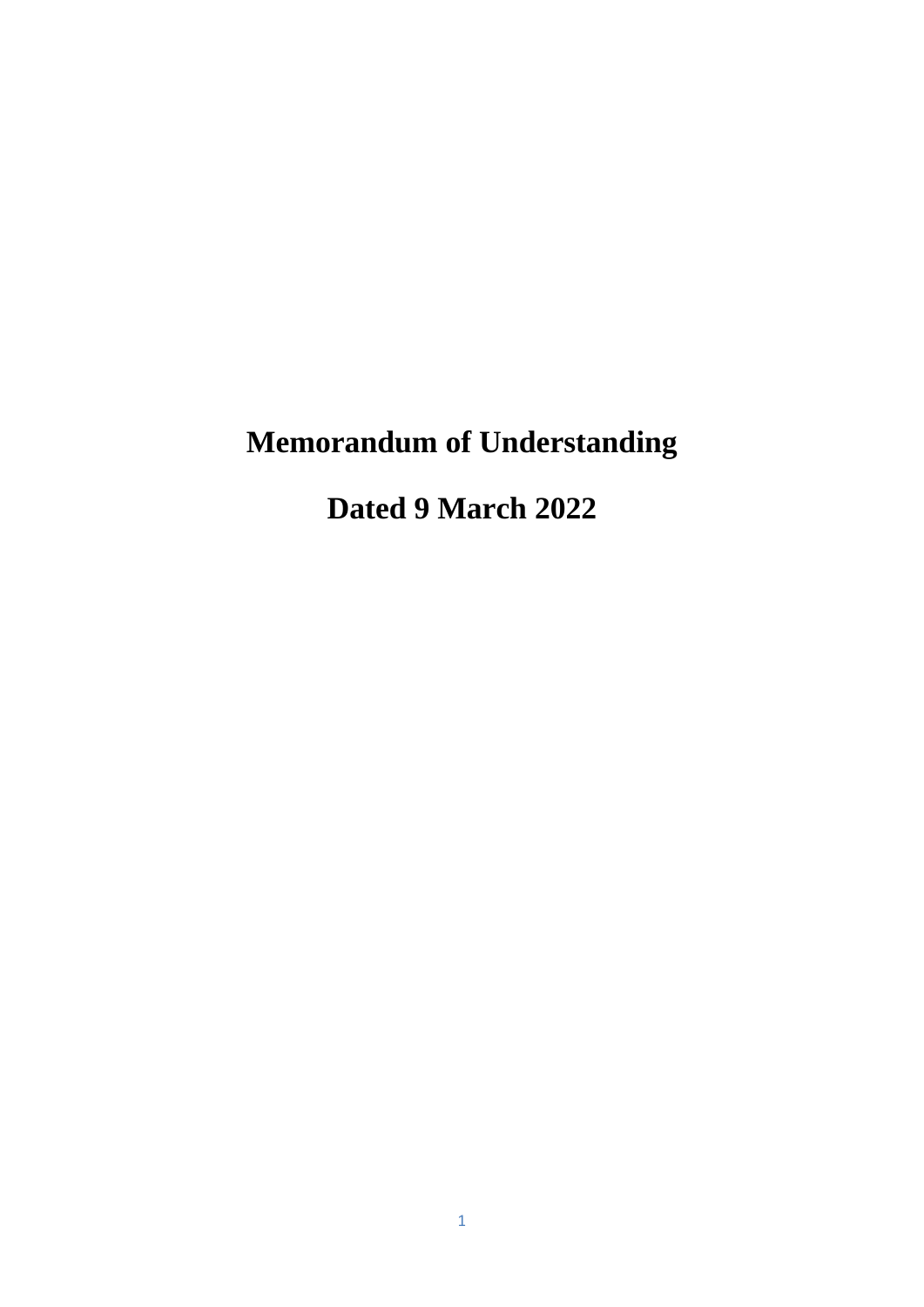#### **Retained Firefighter pension claims**

#### **Introduction**

The parties have discussed the resolution of these claims. Although they are still engaged in without prejudice negotiations, they now wish to record in open correspondence their intentions regarding the scope and operation of the proposed second options exercise. This letter will remain on a without prejudice basis until it is signed by the last signatory identified below. It is not intended to be legally binding. The ultimate scope and operation of the proposed second options exercise will be set out in the legislation referred to in paragraph 8 below, which will be subject to consultation and the secondary legislation making processes.

#### **Relevant Background**

**.** 

The Claimants<sup>1</sup> are retained firefighters in England who brought proceedings under the Parttime Workers (Prevention of Less Favourable Treatment) Regulations 2000 [SI 2000/1551] **("the PTWR").** One of the claims related to their exclusion from the Firefighters' Pension Scheme, which was then provided solely to full-time firefighters (see *Matthews v. Kent and Medway Towns Fire Authority* [2006] ICR 365).

Retained firefighters were allowed to join the New Firefighters' Pension Scheme **("the NFPS"**) from 6<sup>th</sup> April 2006, pursuant to the Firefighters' Pension Scheme (England) Order 2006 [SI 2006/3432].

Following the *Matthews* case, the Secretary of State amended the NFPS to give eligible retained firefighters, employed between  $1<sup>st</sup>$  July 2000 and  $5<sup>th</sup>$  April 2006 inclusive, retrospective access to the NFPS as "special members" (special firefighter members, special deferred members or special pensioner members). This retrospective access was given

<sup>&</sup>lt;sup>1</sup> In this memorandum, "Claimants" means retained firefighters in England who have brought proceedings under the PTWR relating to their exclusion from the Firefighters' Pension Scheme which was previously only provided to full-time firefighters (see *Matthews v. Kent and Medway Towns Fire Authority* [2006] ICR 365) or retained firefighters who have brought such claims but in addition brought claims relating to their exclusion from the Firefighters' Pension Scheme under the Equal Pay Act 1970 and *Preston & others v Wolverhampton Healthcare NHS Trust & others [2006] ICR 365*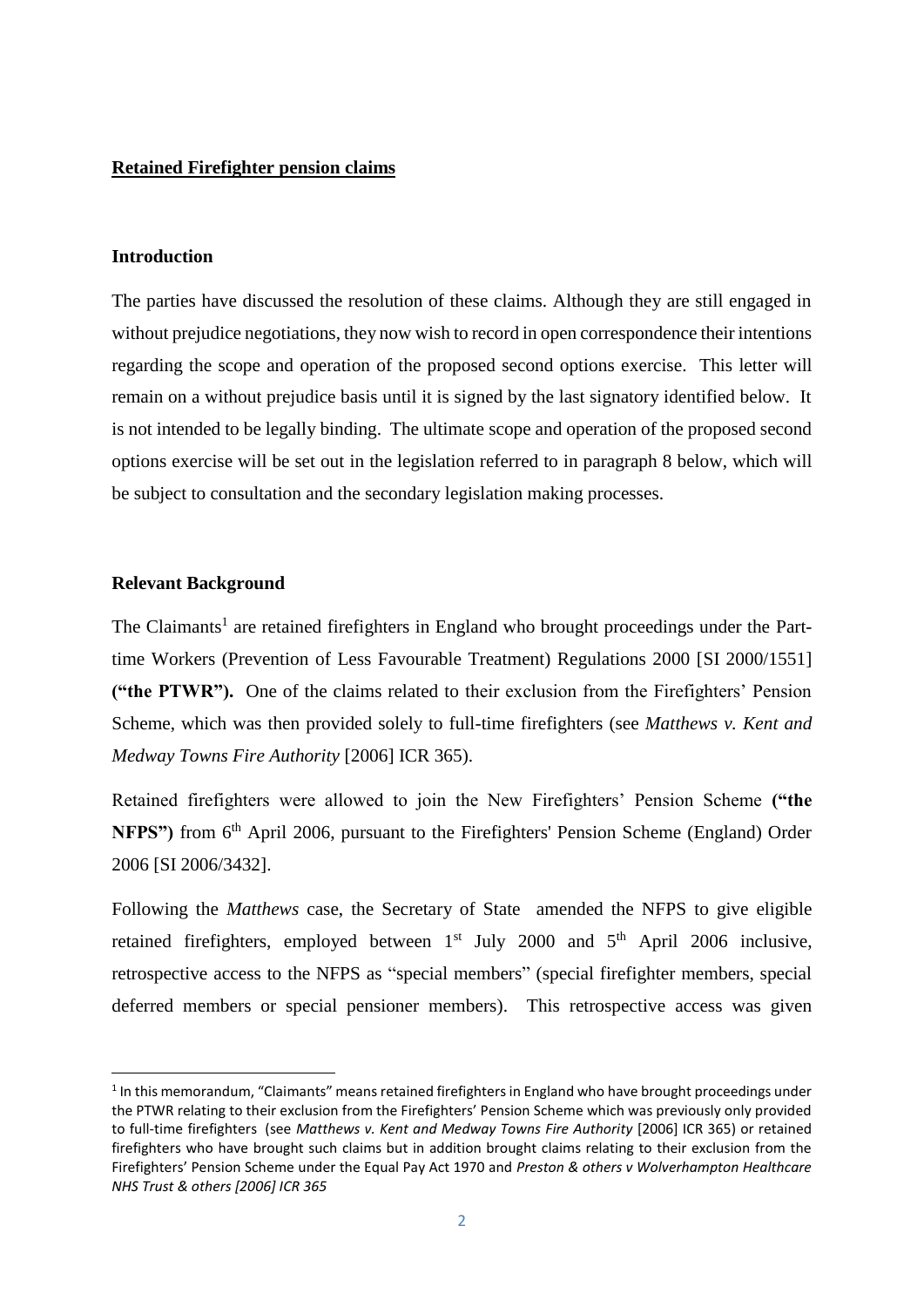pursuant to The Firefighters' Pension Scheme (England) (Amendment) Order 2014 [SI 2014/445].

The employing Fire and Rescue Authorities in England **("FRAs")** then carried out an options exercise which opened on 1 April 2014 and closed on 30 September 2015 **("the first options exercise")**, which was intended to allow existing and former retained firefighters with service between  $1<sup>st</sup>$  July 2000 and  $5<sup>th</sup>$  April 2006 an opportunity to join the NFPS, as special members, subject to the payment of appropriate contributions, in respect of their service during that period.

After the close of the first options exercise, the Court of Justice of the European Union ruled on 7th November 2018 in Case C-432/17 *O'Brien v. Ministry of Justice* ECLI:EU:C:2018:879 that a part-time fee-paid judge should have his pension backdated to include his service prior to the introduction of the PTWR on 1st July 2000*.*

#### **Outline of the intended scope and operation of proposed second options exercise**

The parties have discussed the resolution of these claims and intend the following principles to apply to the scope and operation of the proposed second options exercise (subject to the consultation and legislation processes):

- 1. In order to provide a remedy to those retained firefighters affected by the *O'Brien*  judgment, the parties intend there to be a second options exercise to provide access to the NFPS as special members to the groups of retained firefighters set out below in paragraphs 2 and 4 (and as further described in paragraphs 3 and 5), subject to the payment of appropriate contributions.
- 2. The parties intend that the second options exercise will provide access to the NFPS for those retained firefighters who, whether Claimants or non-Claimants, fall within one or both of the following categories:
	- (i) were employed on any date between  $7<sup>th</sup>$  April 2000 and 30<sup>th</sup> June 2000 (inclusive);

(ii) were employed on any date between  $7<sup>th</sup>$  April 2000 and 30<sup>th</sup> June 2000 (inclusive) as well as on any date between  $1<sup>st</sup>$  July 2000 and  $5<sup>th</sup>$  April 2006 (inclusive).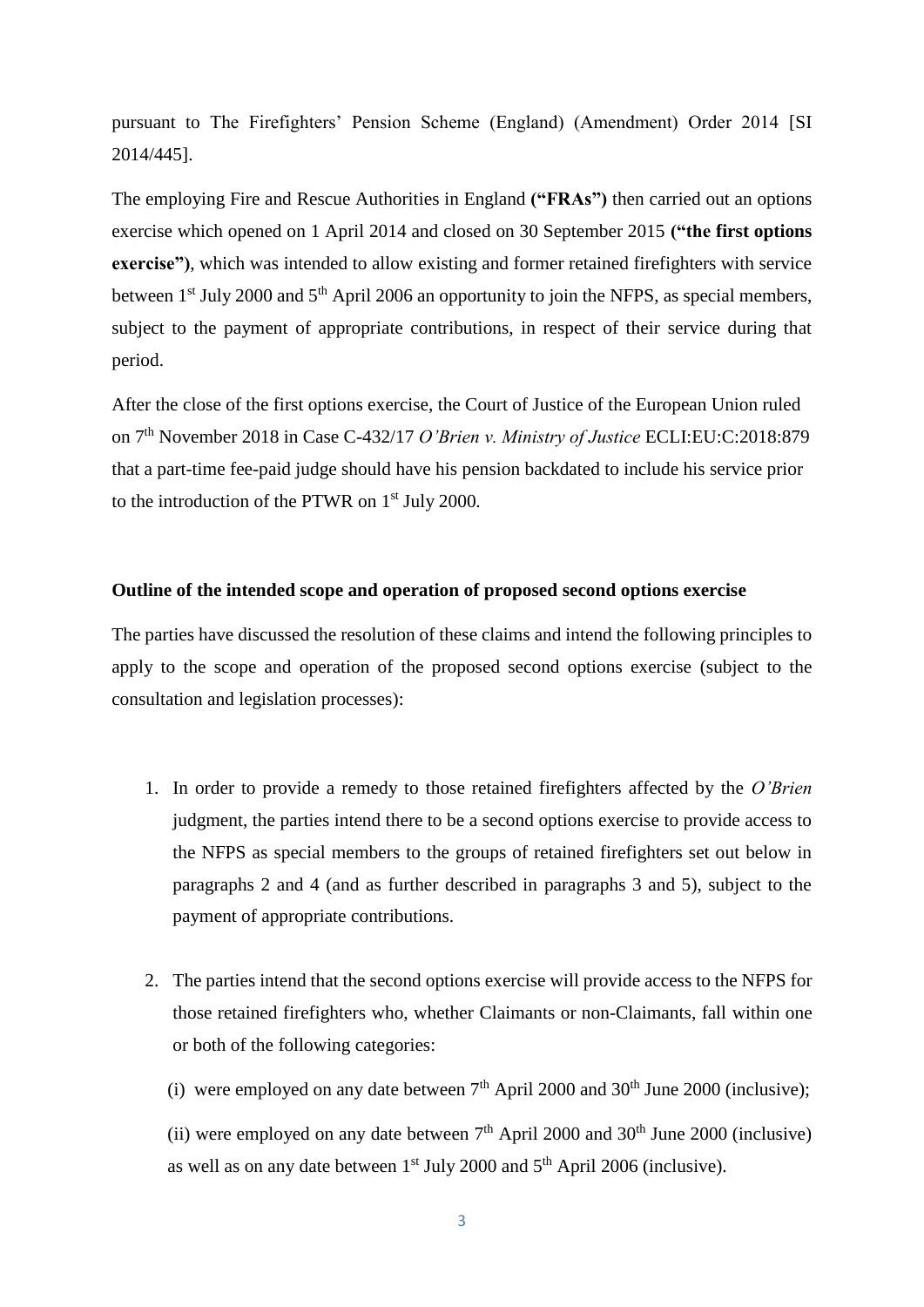Those retained firefighters who have service within (i) or (ii) are eligible to participate in the second options exercise and will be able to purchase pension entitlement in respect of all of their service falling within the period 7th April 2000 to 5th April 2006 (inclusive), as well as any uninterrupted service up to and including  $7<sup>th</sup>$  April 2000 and/or from 5th April 2006 onwards (to the extent not already purchased in the first options exercise). For these purposes, a period of absence with or without pay does not count as an interruption unless the absence is caused by or results in the termination of employment. A retained firefighter who leaves the employment of a fire and rescue authority and, without a break in service, takes up employment with another fire and rescue authority shall be treated as having uninterrupted service with the second fire and rescue authority.

- 3. The parties intend that the second options exercise will be open to individuals falling within the group described in paragraph 2 above, regardless of whether they declined an offer of membership of the NFPS during the first options exercise.
- 4. The parties also intend that the second options exercise should include those who commenced service on or after 1st July 2000 but before 6 April 2006 and who were eligible<sup>2</sup> to take part in the first options exercise (and join the NFPS as special members), but who were not given an opportunity to do so. For the purposes of this paragraph, the parties' intentions are that a retained firefighter will have been given "an opportunity" to take part in the first options exercise where the relevant FRA complied with Rules 5A(4), 5A(13),  $6C(4)$ , and  $6C(5)(a)$  of Chapter 2, para 1, Schedule 1 of SI 2006/3432.
- 5. The parties' joint intentions as to the method of identifying retained firefighters falling within paragraph 4 are set out in the following principles:
	- a) The FRAs will have the initial responsibility for identifying those retained firefighters they contend were given an opportunity to take part in the first options exercise and providing the evidence set out in (b) below.

**.** 

<sup>2</sup> Eligible means a person satisfying rule 5A(2) of Chapter 2, para 1, Schedule 1 of SI 2006/3432.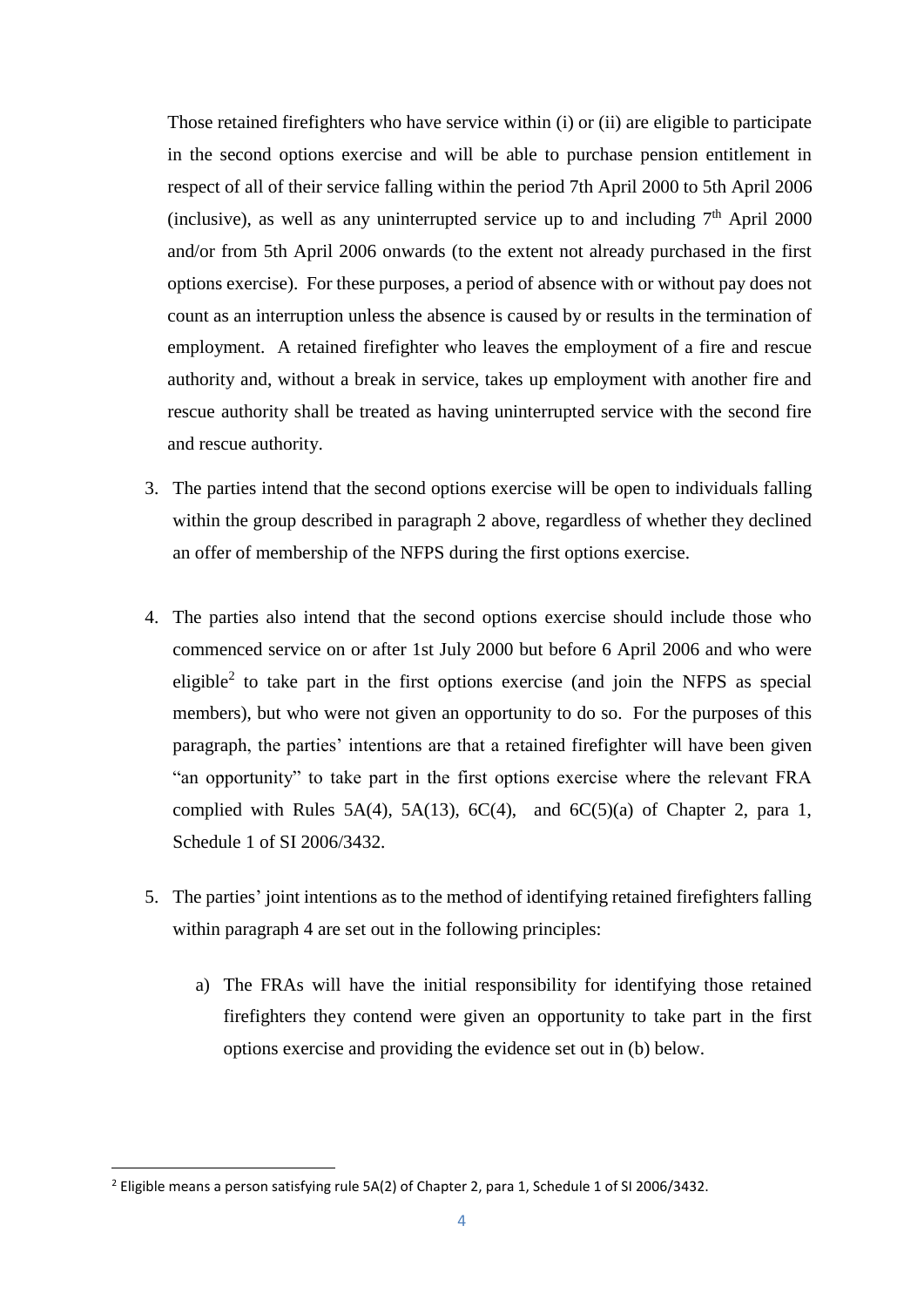- b) For the purposes of paragraph 4, the relevant FRA will be deemed to have complied with rules 5A(4), 5A(13) and 6C(4) of Chapter 2, para 1, Schedule 1 of SI 2006/3432 either:
	- i) where they can produce file copy of the letters**,** substantially in the form of the letters in Annex A and B to this Memorandum, which were individually addressed to the individual concerned, at their correct most recently notified home address; or

ii) where the FRA can establish that the correct name and most recently notified home address was included at the time of sending the letters on a relevant mail merge database (and where the FRA can otherwise demonstrate that the mail merge was created before it is claimed the letters were sent which allows the FRAs to adduce other evidence that the letter was sent – for example an HR file note, in addition to having the correct name and address in the mail merge database), together with a template of the letter. Where an individual retained firefighter has consented in writing to communication by email, references in this subparagraph to "letters" include "emails" and references to "most recently notified home address" include "most recently notified email address".

- c) For the avoidance of doubt, where there is a dispute between the retained firefighter and the relevant FRA in relation to the evidence in paragraph (b) (including whether or when it was received or responded to by the retained firefighter), then the matter is to be dealt with in accordance with the Independent Dispute Resolution Procedure (**"IDRP"**) provided for in the NFPS. The parties agree that the IDRP will be applicable to such disputes notwithstanding section 50(9)(a) of the Pensions Act 1995.
- d) If the IDRP does not resolve the matter, then the retained firefighter retains the ability to pursue the matter with the Pensions Ombudsman, subject to the provisions of section 146(6) of the Pension Schemes Act 1993.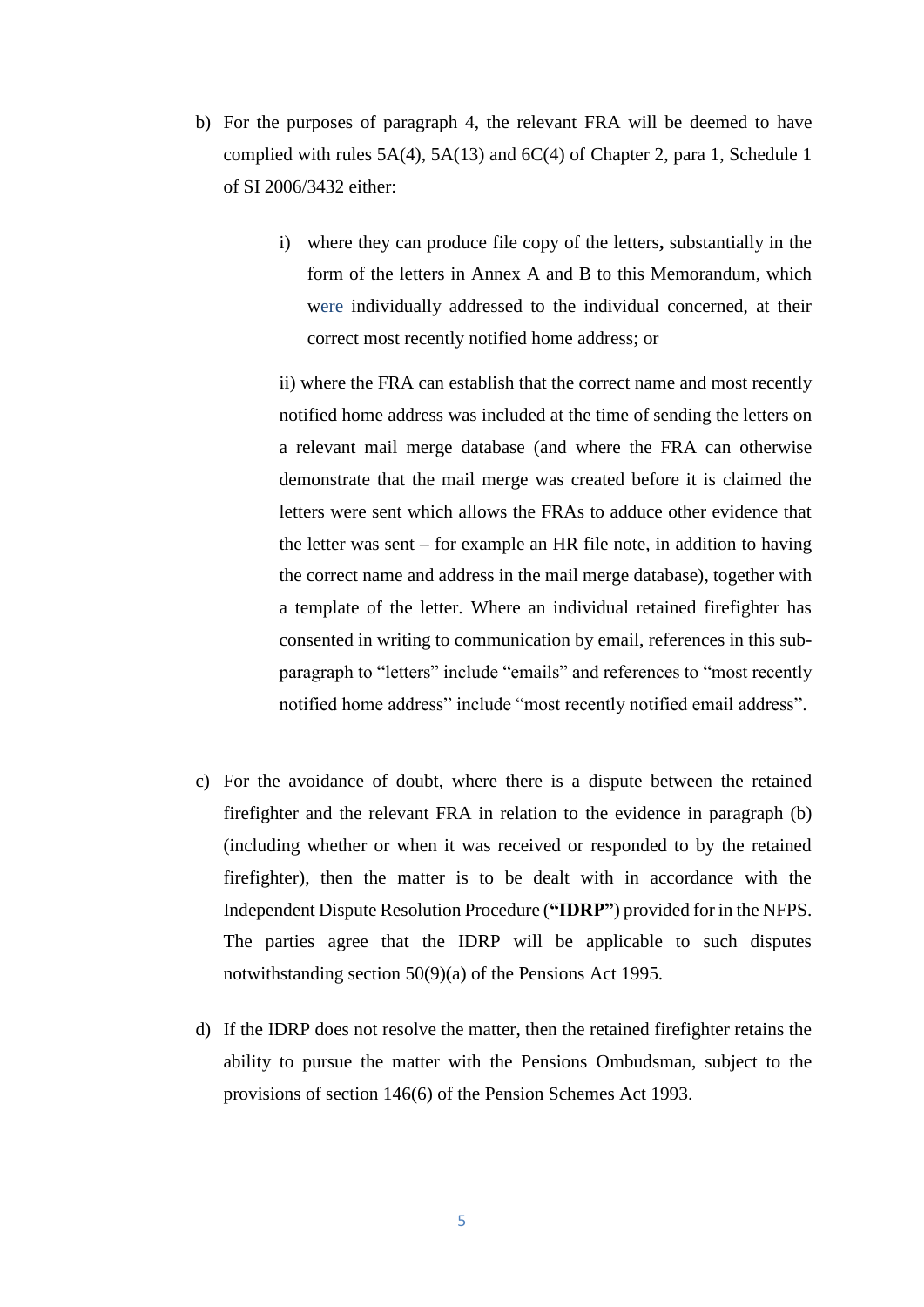- 6. The parties intend that the second options exercise will be open to all individuals falling within the groups set out at paragraphs 2 and 4 above (and as further described in paragraphs 3 and 5), regardless (a) of whether they have presented a claim to an Employment Tribunal concerning access to pension benefits for retained firefighters, and (b) regardless of whether they have now left pensionable service. The Respondents will not take any time limit points under the PTWR against these groups which would prevent them from participating in the second options exercise. Save for that situation, the Respondents reserve the right otherwise to rely on time limits, including where claims allege that the second options exercise does not constitute an adequate remedy.
- 7. The FBU and FRSA will not advertise amongst their members with service between 7<sup>th</sup> April 2000 and 5<sup>th</sup> April 2006 inclusive for further Claimants to present fresh claims to the Employment Tribunal concerning access to the NFPS or support such fresh claims, except in relation to claims which may fall within paragraph 15(b) below.
- 8. The second options exercise will be implemented via legislation amending the NFPS. The Home Office intends to introduce this legislation as soon as reasonably practicable. FRAs will be expected to commence the second options exercise as soon as reasonably practicable after the legislation comes into force, and it will run for a period of 18 months after it commences.
- 9. The Home Office will consult with the FRAs, the FBU and the FRSA (as well as any other persons the Secretary of State considers appropriate) prior to the legislation being laid before Parliament, in accordance with section 34(5) of the Fire and Rescue Services Act 2004. The FRAs will be required to carry out the second options exercise pursuant to the legislation.
- 10. Retained firefighters who decide to join the NFPS as special members under the second options exercise will be required to pay the relevant employee contributions. Those backdated contributions will also have interest<sup>3</sup> applied.

1

<sup>&</sup>lt;sup>3</sup> It is the Home Office's intention that the methodology for calculating interest due will mirror that applied under the first options exercise (as set out in the 2014 Order (SI 2014/445)).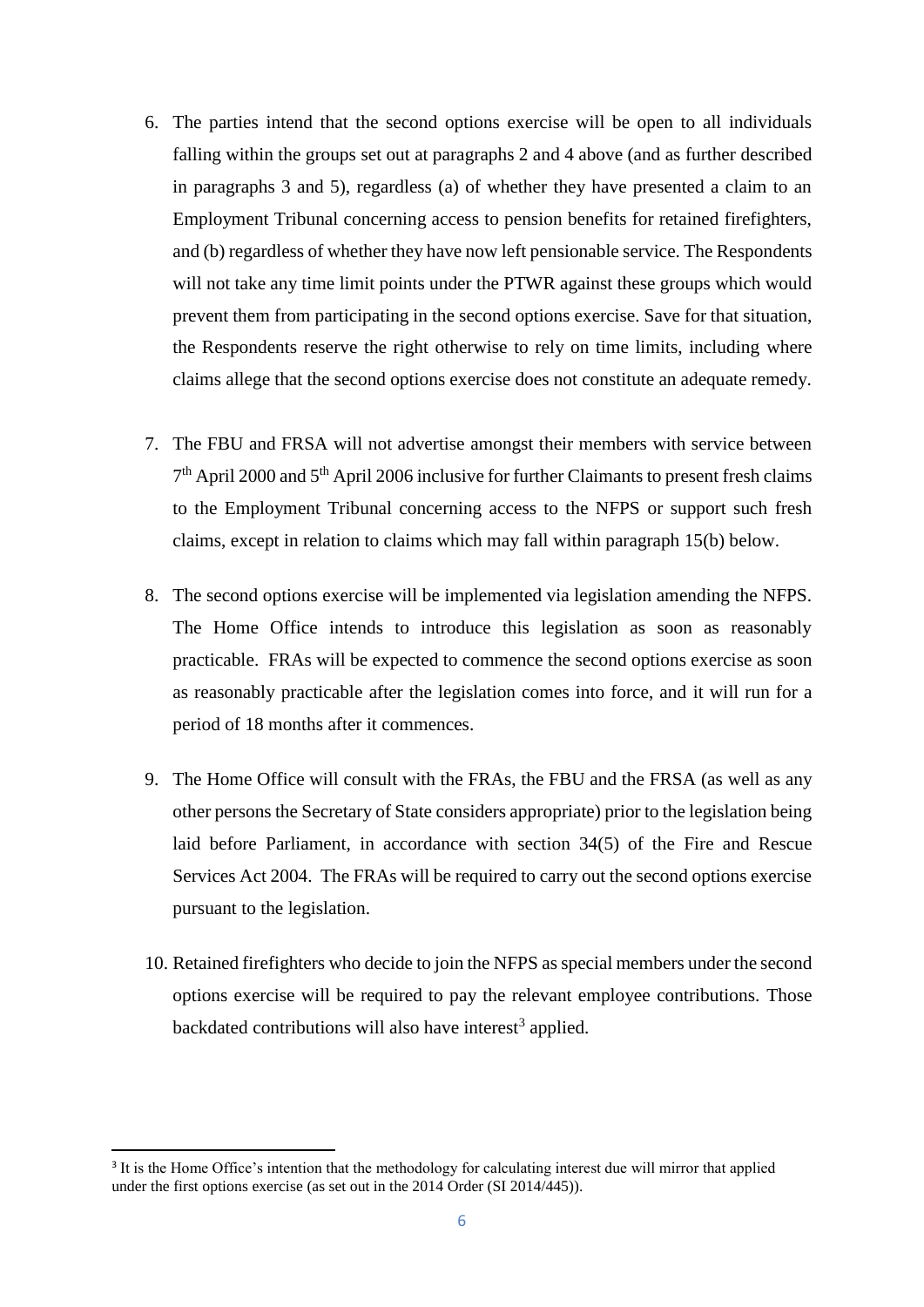- 11. Those retained firefighters who decide to join the NFPS as special members and who have already retired will have interest<sup>4</sup> added to their backdated pension arrears.
- 12. Retained firefighters who decide to join the NFPS as special members as part of the second options exercise, and who are unable to obtain tax relief through selfassessment will have the cost of purchasing past service reduced to reflect the tax relief that should have been received on their pension contributions. This will be calculated by reference to guidance provided by the Government Actuary's Department.
- 13. Upon commencement of the legislation implementing the second options exercise, the parties will invite all Claimants to withdraw their claims in the Employment Tribunal, with the exception of any claims falling within paragraph 15 below. The agreed process for seeking the withdrawal of these claims is set out in Annex C to this Memorandum.
- 14. The FBU and FRSA will not provide further legal assistance for Claimants who do not agree to withdraw their claims in response to the invitation at paragraph 13 above. Following commencement of the legislation implementing the second options exercise, the FRAs and the Home Office will be at liberty to apply to have any remaining claims with the exception of any claims falling within paragraph 15 below struck out, in accordance with the process set out in Annex C.
- 15. To the extent that there are any claims:

1

a) For consequential loss arising out of a Claimant's exclusion from the FPS, the Claimants will themselves, or through the FBU or FRSA (or those unions' legal advisers), give written notification to the GLD (on behalf of Home Office) and FRAs prior to the commencement of the second options exercise:

i) The identity of any Claimants who are claiming an award for consequential losses; and

<sup>4</sup> It is the Home Office's intention that the methodology for calculating interest due will mirror that applied under the first options exercise (as set out in the 2014 Order (SI 2014/445)).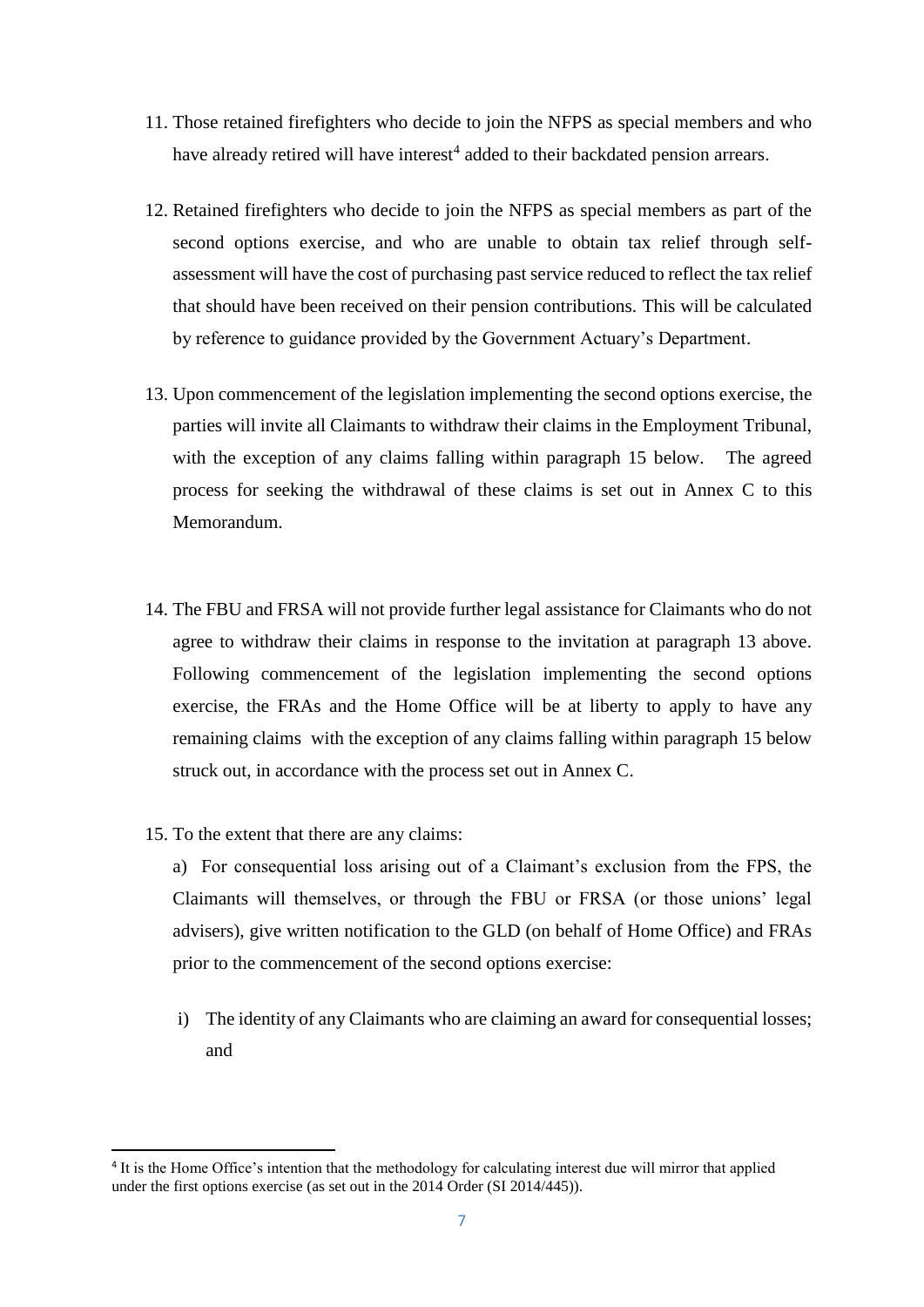ii) For each Claimant, details of the heads of loss and the sum claimed under each head of loss, together with the factual and legal basis on which it is contended the loss arises.

b) concerning any inability to aggregate in the FPS periods of pensionable service as a retained firefighter with periods of service as a full-time firefighter, the Claimants will themselves, or through the FBU or FRSA (or those unions' legal advisers), give written notification to the GLD (on behalf of the Home Office) and FRAs prior to the commencement of the second options exercise of:

i) the identity of those Claimants; and

ii) details of the factual and legal basis of the claims.

In respect of potential claims falling within paragraph (b), the parties are committed to continuing discussions regarding these potential claims. However, if agreed resolution of the matters contained within (b) has not been achieved within six months of the date of this MOU, that circumstance will be regarded by the parties as sufficient for the stay to be lifted, on application by any party, to the extent necessary for the Tribunal to determine outstanding issues in relation to those matters.

Whilst the parties cannot fetter Claimants asserting claims under paragraphs (a) and (b) above it is their expectation that Claimants will only do so where they or their representatives have given proper grounds for making such a claim prior to the commencement of the second options exercise, as provided for by this paragraph.

- 16. After the expiry of six weeks from the Claimants providing that information, the parties shall seek to agree directions to allow the Tribunal to resolve any claims falling within paragraph 15.
- 17. All parties will make a joint application to the Employment Tribunal for a stay of 18 months, with liberty to apply.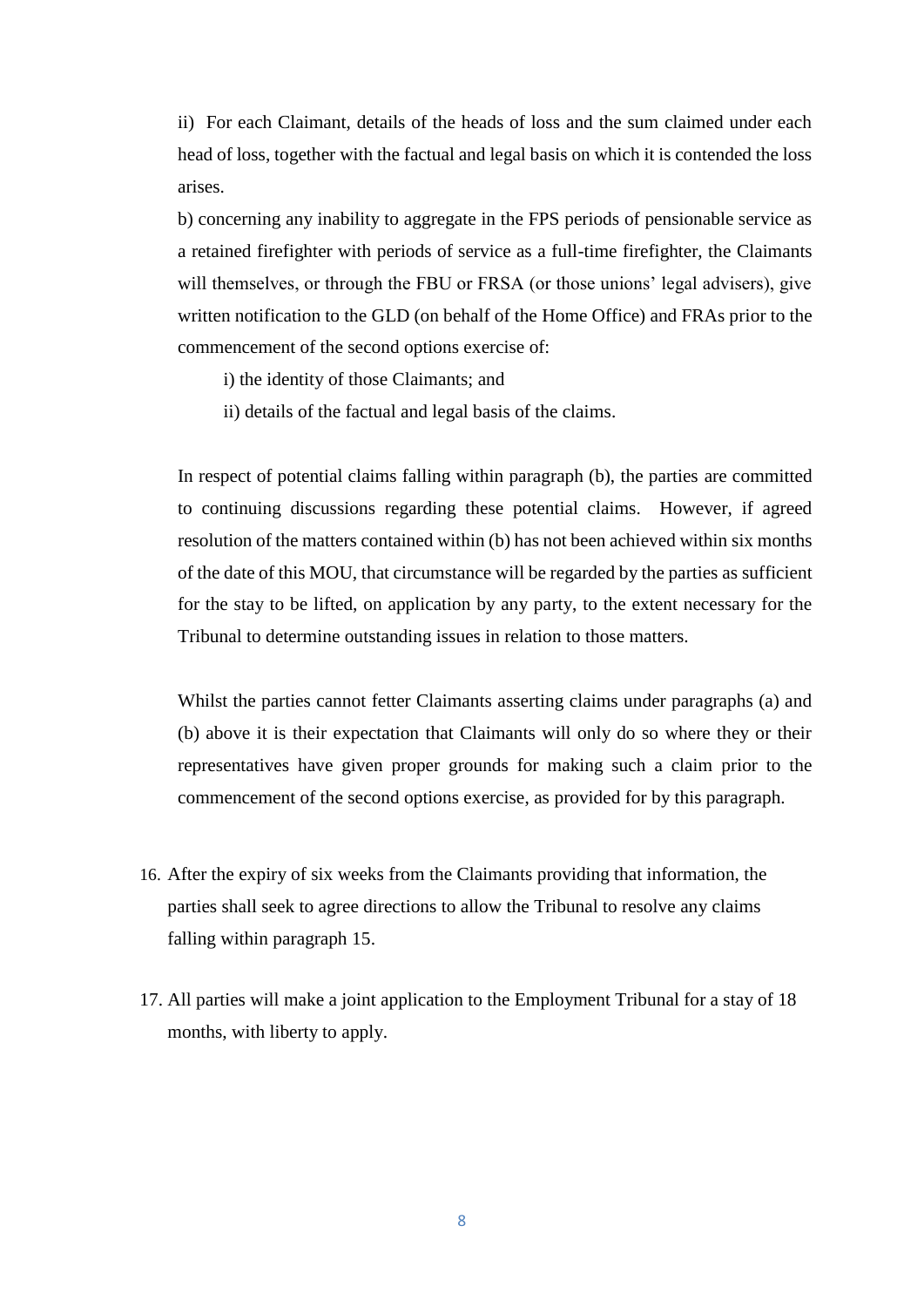# **Annex A – template "expression of interest" letter**

Dear \*

# **Re: The Retained Firefighters' Pension Settlement**

### **Introduction of the new modified scheme for individuals who were employed as retained firefighters for all or part of the period 1 July 2000 to 5 April 2006 inclusive**

When you started your employment as a retained firefighter with the Fire and Rescue Service, although you were covered by the same injury and compensation provisions as applied to regular firefighters, you were unable to join the Firefighters' Pension Scheme 1992 (the "*1992 Scheme*").

Following the Court's decision in the Employment Tribunal case involving retained firefighters who made a claim for equal treatment with whole-time regular firefighters under the Part Time Workers (Prevention of Less Favourable Treatment) Regulations 2000, the Government has now introduced the terms of the Retained Firefighters' Pension Settlement. The Settlement will offer new pension arrangements (the "*modified scheme"*) for all employees who were employed as retained firefighters between 1 July 2000 and 5 April 2006 inclusive (the "*relevant period*").

The pension benefits on offer under the terms of the modified scheme are comparable, albeit different, to those provided under the terms of the 1992 Scheme. Full details on the terms of the modified scheme are set out in the accompanying employee information leaflet.

Please note that those who were employed on a day crewing contract, whereby having retained duties *and* whole-time firefighter duties under the **same contract of employment** are not eligible to join the modified scheme.

#### Options Exercise

Fire and rescue authorities are now required to undertake an options exercise to provide those individuals affected with an opportunity to join the modified scheme. Our records show that you were serving as a retained firefighter during the relevant period and may be entitled to join. If you are interested in joining the modified scheme but have previously joined the Firefighters' Pensions Scheme 2006 (the "*2006 Scheme*") from 6 April 2006 in respect of your retained employment, you will have the option of converting your 2006 Scheme service to service in the modified scheme.

If you express an interest in joining the modified scheme on the 'expression of interest form' enclosed, the details you provide will be treated at this stage as a request for further information and will not bind you to purchase pension rights. This information will be used to provide you with a personalised statement of the past service in respect of which you may be entitled to purchase, and to provide you with a quote on how much it will cost you to purchase that service. There will be **no commitment** to purchase any service at this stage.

**ACTION REQUIRED** - If you are interested in joining the modified scheme then it is important that you complete the attached form and return it **urgently** to us or, in the case where you are no longer employed as a retained firefighter, to your last employing fire and rescue authority.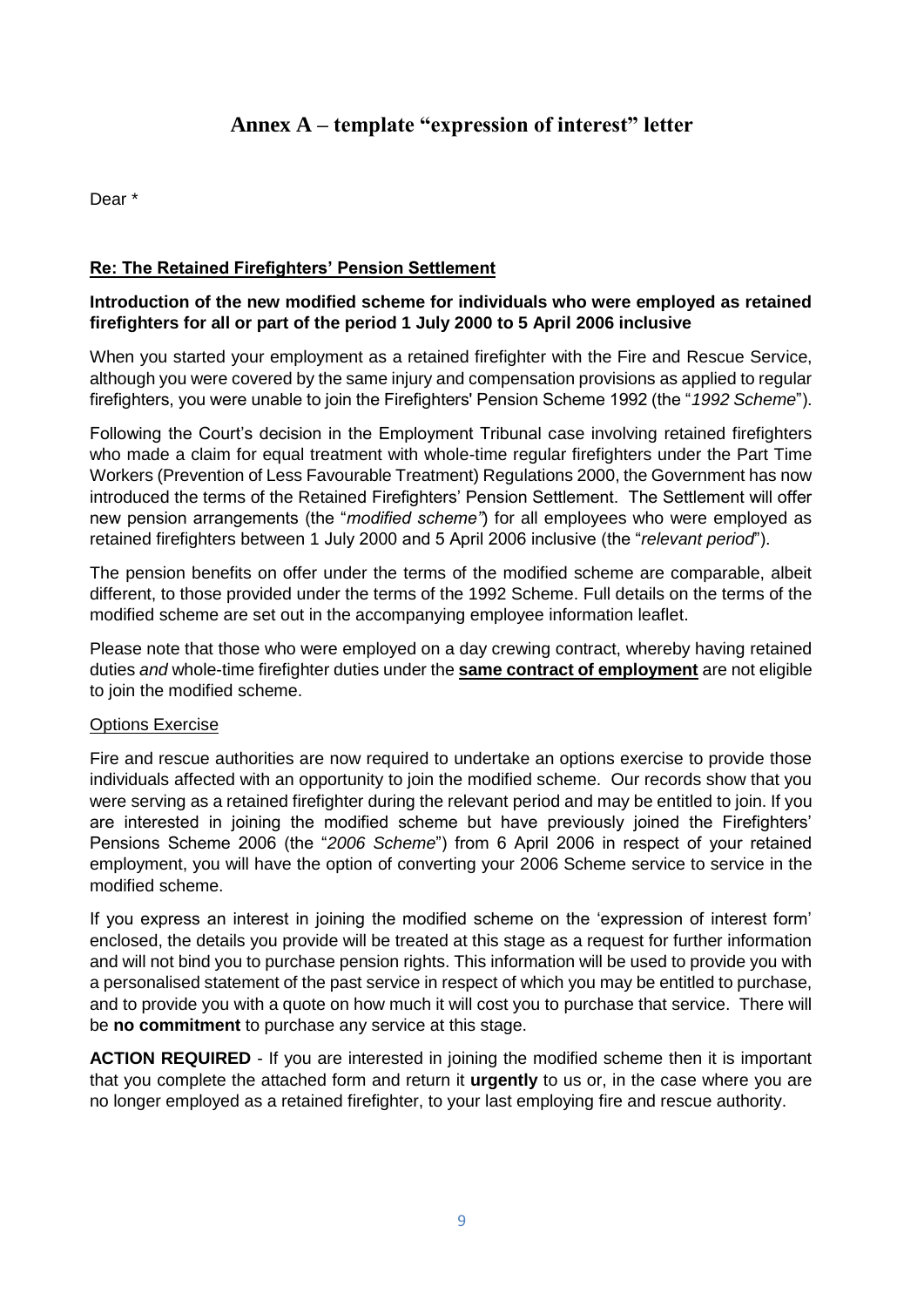**Please note** that if you fail to respond to this notification, your option to join the modified scheme may be lost. Once the options exercise has concluded there will be no further opportunity to join. The enclosed form **must** be completed and returned regardless of whether or not you intend to join.

If you were employed as a retained firefighter by more than one fire authority during the relevant period, you should also approach each authority as they will be responsible for implementing your pension entitlement in respect of that particular period of employment. You will also need to confirm on your expression of interest form whether you would like to combine the periods of retained service as a single membership. In this case, your last employing fire authority will liaise with your former employing authorities in order to determine your entitlement.

The employee contribution rate for purchasing the backdated service will reflect the contribution rate payable in the 1992 Scheme i.e. 11% of pensionable pay before April 2012 and the relevant contribution tariff in the 1992 Scheme for any period on or after April 2012. There will be a number of available options for members to pay back these contributions, please refer to the accompanying employee information leaflet.

### Time-limited death grant

If you are the surviving spouse or civil partner of someone who was employed as a retained firefighter during the relevant period and who continued in that employment until they died before 6 April 2006, then you may be entitled to receive the payment of a death grant equal to 2.5 times the pensionable pay that the deceased earned in their last year of service, as determined by the fire authority. Your entitlement will be subject to the submission of an application to the deceased member's last employing fire authority before the 1 April 2015.

**Please note** that where there is no surviving spouse or civil partner, an eligible child of the deceased member, to be determined as on the date of the deceased's death, may make the application to the fire authority for the death grant before the 1 April 2015. Where the child is still a minor, the legal guardian of the child can make the application on behalf of the child.

#### Compensatory Injury Awards

Under the current terms of the Firefighters' Compensation Scheme there is a protected right for retained firefighters appointed before 6 April 2006 to receive a whole-time equivalent injury award and compensatory ill-health pension where they are permanently disabled whilst undertaking their role as a firefighter i.e. a qualifying injury. You will wish to note that this protected right **will be removed** from the 1 April 2014 regardless of whether you elect to join the modified scheme.

Any retained firefighter who suffers a qualifying injury on or after 1 April 2014 will receive a prorated injury award to reflect the part-time status of their employment. This is same treatment for retained firefighters appointed on or after 6 April 2006, and for part-time regular firefighters. The removal of these rights **will not affect** those former retained firefighters currently in receipt of an injury award.

# Next Steps

Once the fire authority has received your completed expression of interest form, they will respond to you in writing setting out the amount of service you are entitled to purchase and the full cost of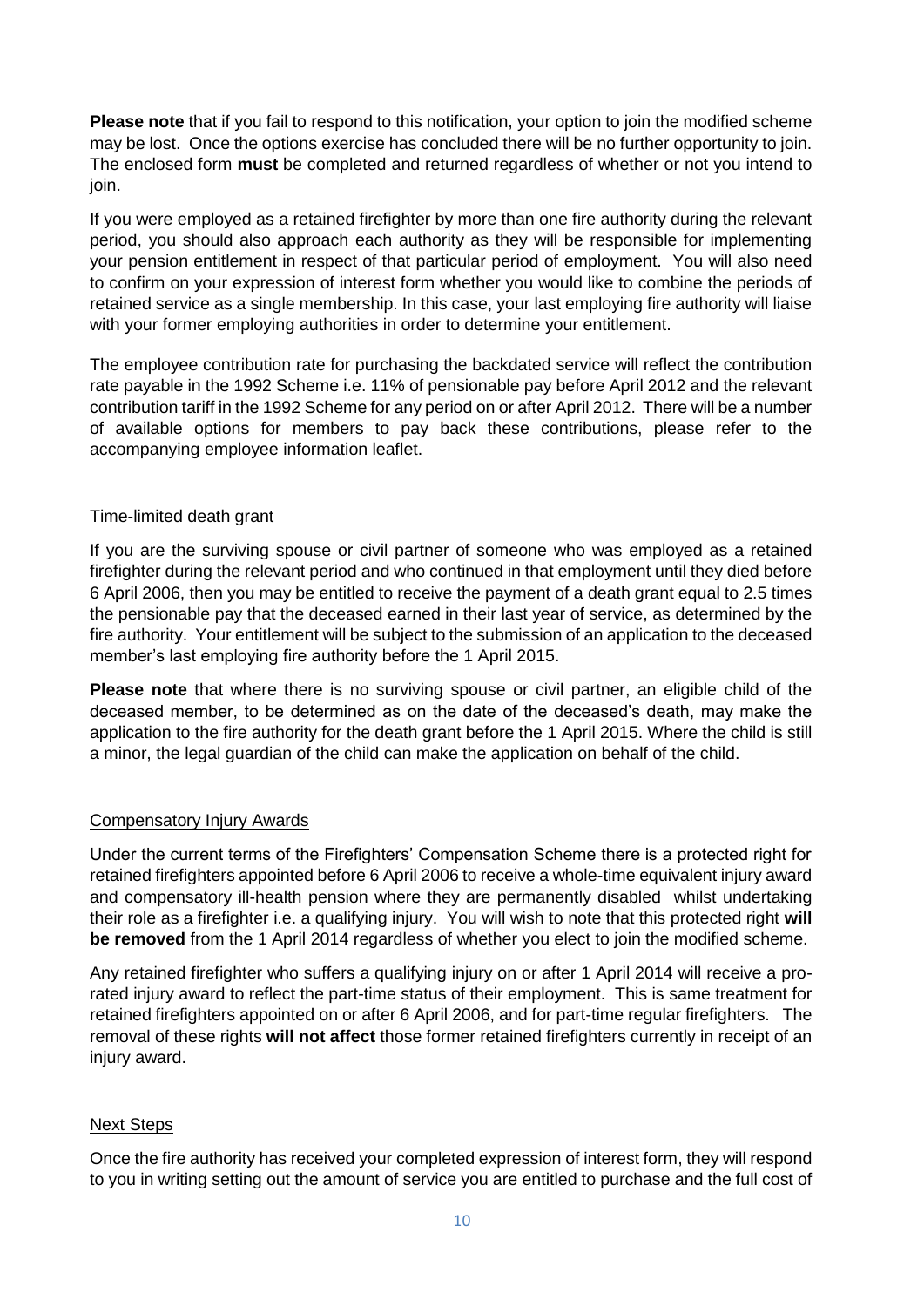purchasing this past service within 6 months of receiving your form. Once you have received the quote you will have 4 months to confirm that you wish to join the modified scheme; it will be at this stage that you will be required to commit to paying the backdated contributions, including interest, if you wish to join the modified scheme. Further details can be found in the employee information leaflet accompanying this letter.

If you have any questions about membership of the new modified scheme or would like additional information about this options exercise please contact [ ].

Yours sincerely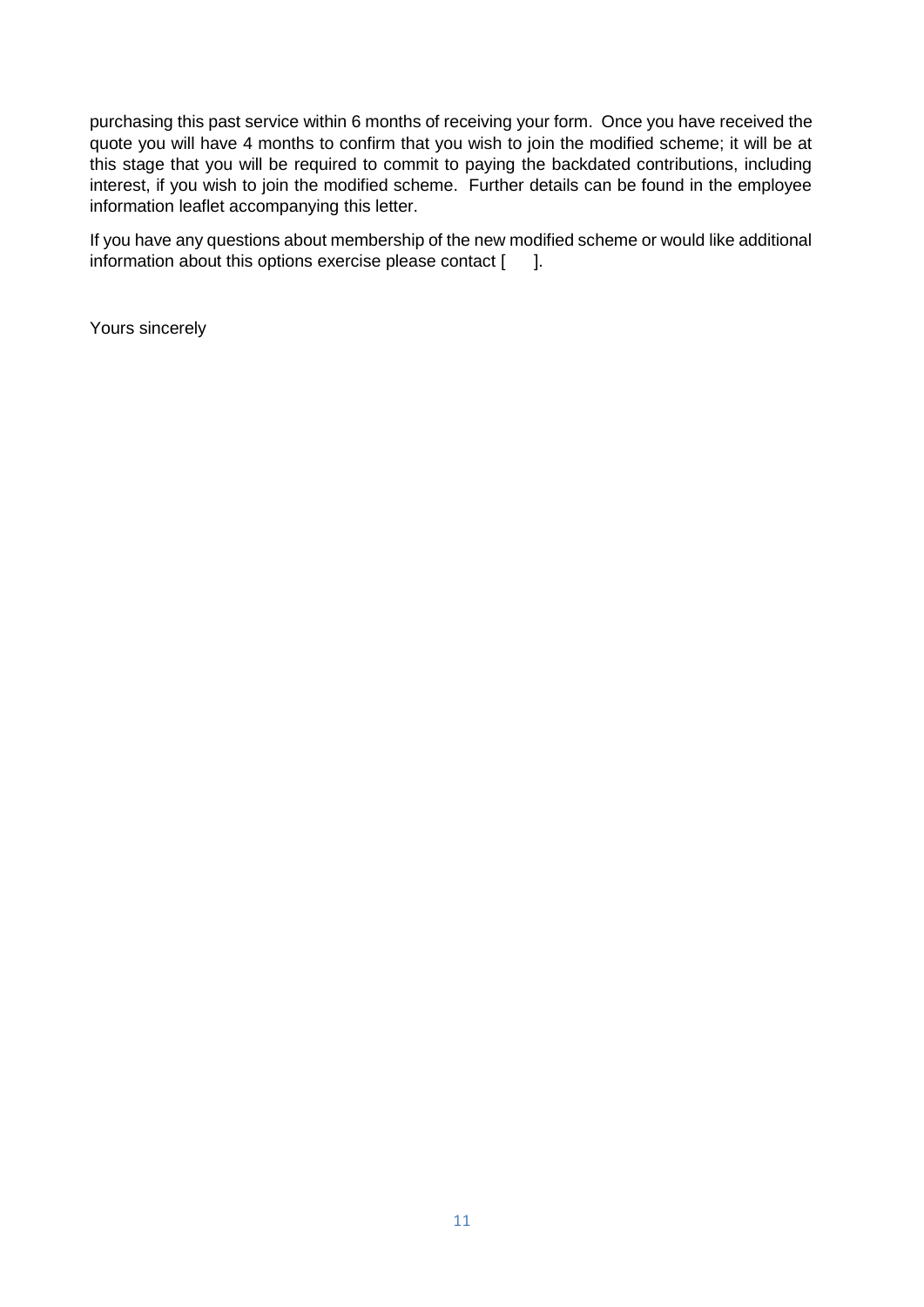# **Annex B – template "detailed offer letter"**

#### Dear xx

#### **Re: The Retained Firefighters' Pension Settlement- Introduction to the new modified scheme**

I am writing to provide you with further information regarding your opportunity to join the modified pension scheme. Our records confirm that you were serving as a Retained Firefighter during the relevant period (2000- 2006). By returning the expression of interest form you have expressed an interest in joining the modified Scheme.

The information you supplied on your 'expression of interest form', along with the information we already hold, has been used to provide your individual statement of:-

- $\Box$  past pensionable service which you may be entitled to purchase, and
- $\Box$  a quote on how much it will cost for you to purchase that service.

Fire and Rescue Authorities can only provide a statement of cost and information about your options and cannot offer any financial advice. It is therefore your responsibility to seek independent financial advice as to how you proceed if you wish to do so.

You will find enclosed with this letter a document entitled 'The Retained Firefighters' Pension Scheme- modified pension arrangements and terms of payment for eligible individuals'. This is an informal guide which provides more information about the Scheme and your entitlements. It also contains the statement of individual details and the options election form.

As previously outlined, the modified scheme will be subject to the reforms that apply to all public service schemes from 1st April 2015. Members of the modified scheme who are not protected will transfer to the 2015 Firefighters' Pension Scheme on 1 April 2015 or later if they are taper-protected.

If you are considering the option to convert service in the modified scheme to 2006 scheme membership and were between age 45 and age 50 on 1st April 2012, please be aware that this may impact your protected status. The Normal Retirement Age is 55 in the Modified Scheme and 60 for the 2006 scheme. Therefore members of the modified scheme as at 1st April 2012 who were within 10 years of age 55 will be protected, this changes to 10 years of age 60 for protection criteria of members of the 2006 scheme at 1st April 2012.

If you wish to progress the option to join the Modified Pension Scheme, you are now required to return the signed options election form, and a signed copy of this letter, **within four months of the date of this letter**, otherwise your option to join the Modified Scheme may be lost. Once the options exercise has concluded there will be no further opportunity to join.

#### **NB \* please return the options exercise form as soon as possible to confirm/decline if you wish to join this scheme**.

As detailed in previous correspondence, the employee contribution rate for purchasing the backdated service will reflect the contribution rate payable in the 1992 Scheme i.e. 11%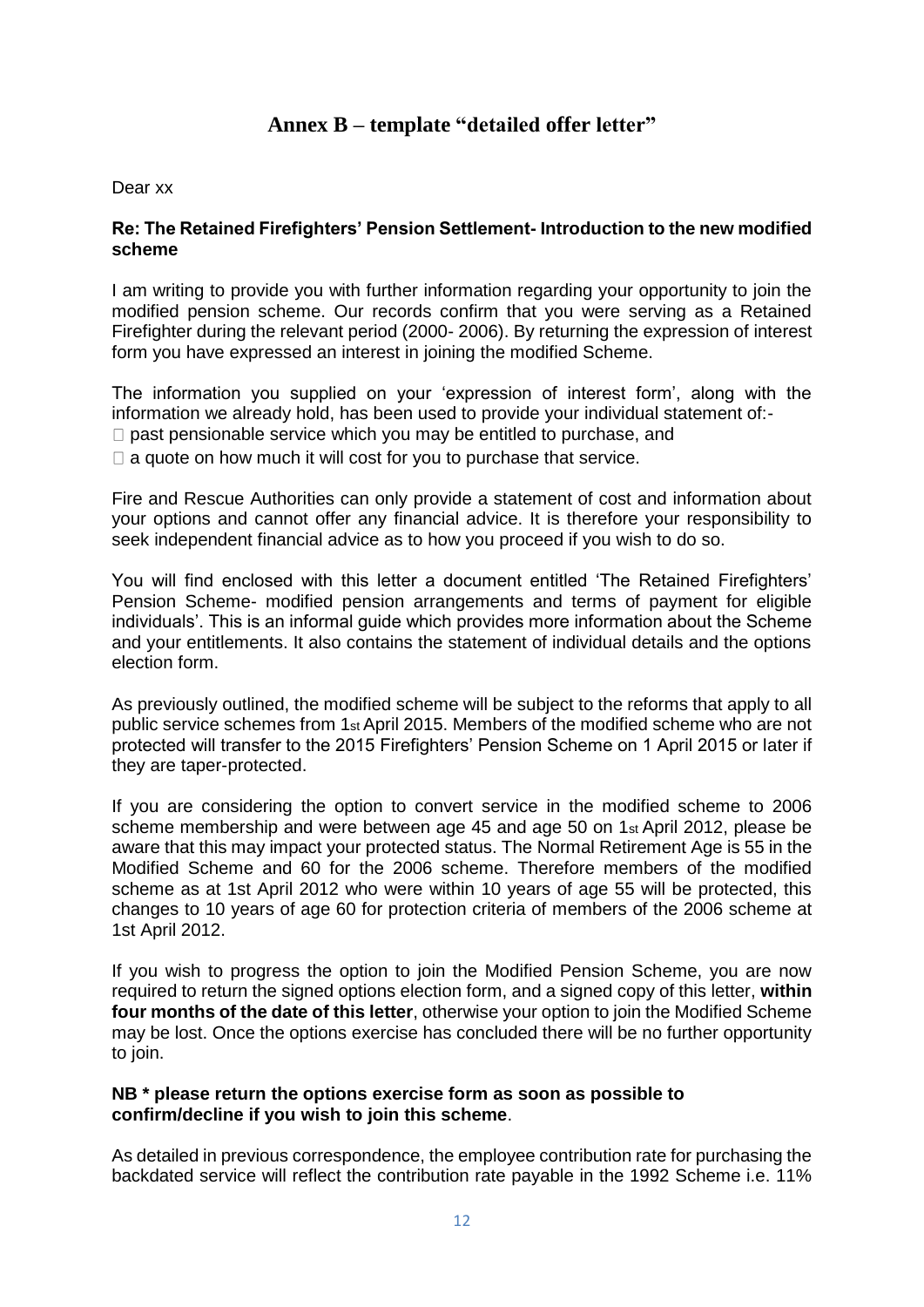of pensionable pay before April 2012 and the relevant contribution tariff in the 1992 Scheme for any period on or after April 2012.

By signing the options form you are committing to paying the backdated contributions, including interest as outlined in the statement of calculations. The interest amount will increase once an actual election to proceed is received.

If you have any questions about the process, please contact me on the number above. Payment can be made by periodic contributions or by lump sum as outlined in the document. The election to join takes effect on the day on which the notice of election (on the options election form) is received by the FRA **and is irrevocable once the first contribution, or the lump sum, has been paid**.

There may be options to transfer pension rights from a previous pension arrangement, including the FPS and NFPS. This would be dealt with after you have joined the Modified Scheme, although there will be associated time limits and so this will need to be dealt with promptly if you express an interest in a transfer of, or conversion of, pension rights.

Please sign the declaration below, and return this letter with the signed options election form.

If you have changed your mind, or wish to obtain further information please contact me on the number above.

Yours sincerely, xxx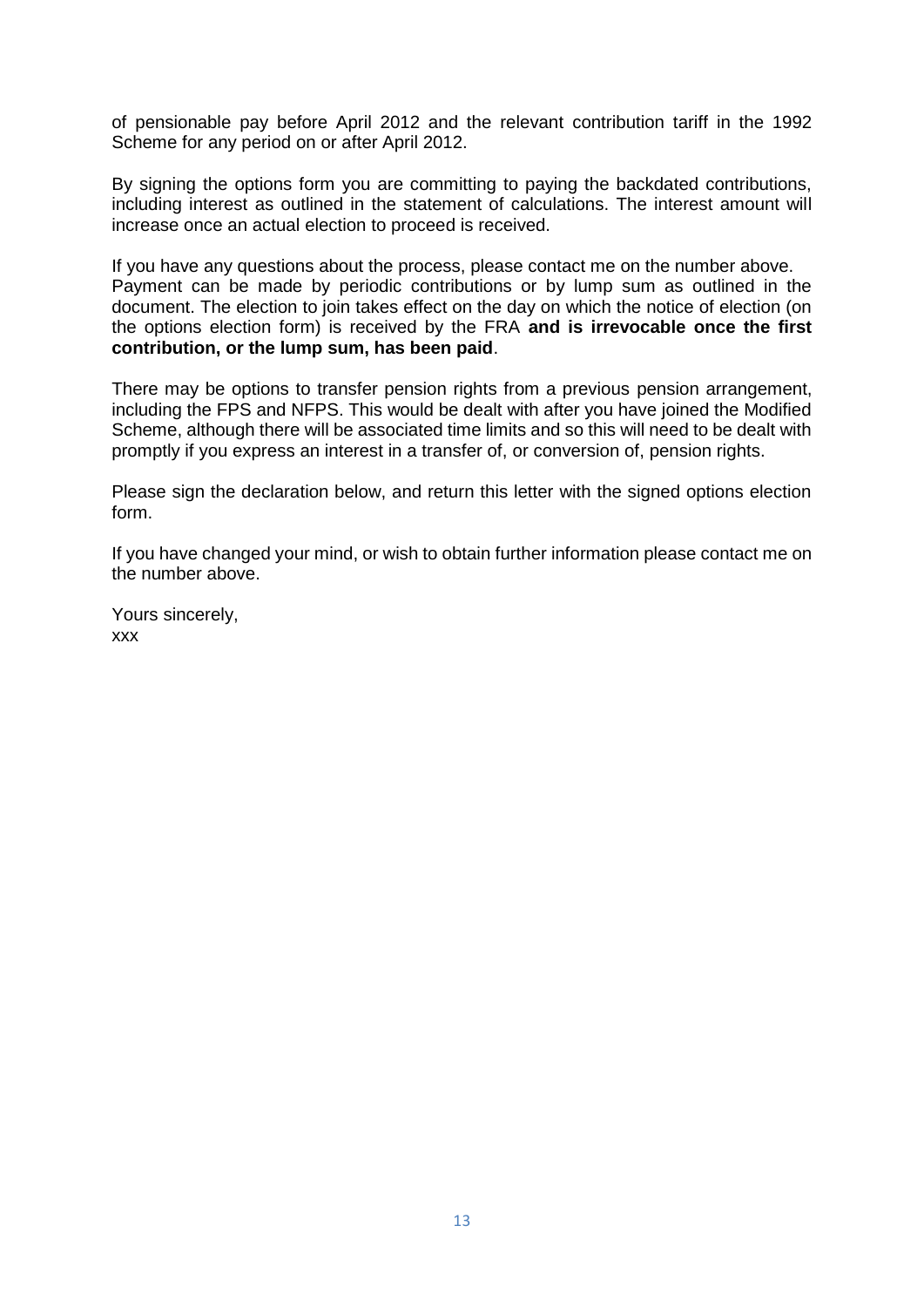# **Annex C – Agreed process for the withdrawal of claims**

#### **Claims withdrawal process prior to commencement of the proposed legislation**

1. Within 6 weeks of this Memorandum being signed by all parties, the FBU and FRSA will notify their members who may be affected by this Memorandum, using any usual written means for communicating such matters, that:

- a) it has been agreed with the Home Office and FRAs that their claims will be resolved via a second options exercise, pursuant to legislation;
- b) a detailed explanation of the terms of the second options exercise will be provided once the required legislation has been produced by the Home Office in draft.
- 2. Within six months of this Memorandum being signed by all parties, the Claimants' legal representatives (or their union) will write to the Claimants notifying them of the same information as set out in sub paragraphs 1 a) and b) above.
- 3. Once a draft of the legislation implementing the second options exercise is available, (and in any event no later than 3 weeks prior to the second options exercising commencing), and provided that the draft is consistent with the intended scope and operation of the second options exercise set out in this Memorandum:
	- a) the FRAs will write to all those with service as a Retained Firefighter between 7 April 2000 and 5 April 2006 at their last known address notified to the FRA,
	- b) the Claimants' representatives will write to the Claimants; and
	- c) the FBU and the FRSA will write to their Retained Firefighter members;

in each case notifying them that:

i) The parties agree that the terms of that draft legislation, if approved by Parliament and made in terms that are consistent with the intended scope and operation of the proposed second options exercise set out in this Memorandum, provide an effective remedy in respect of claims or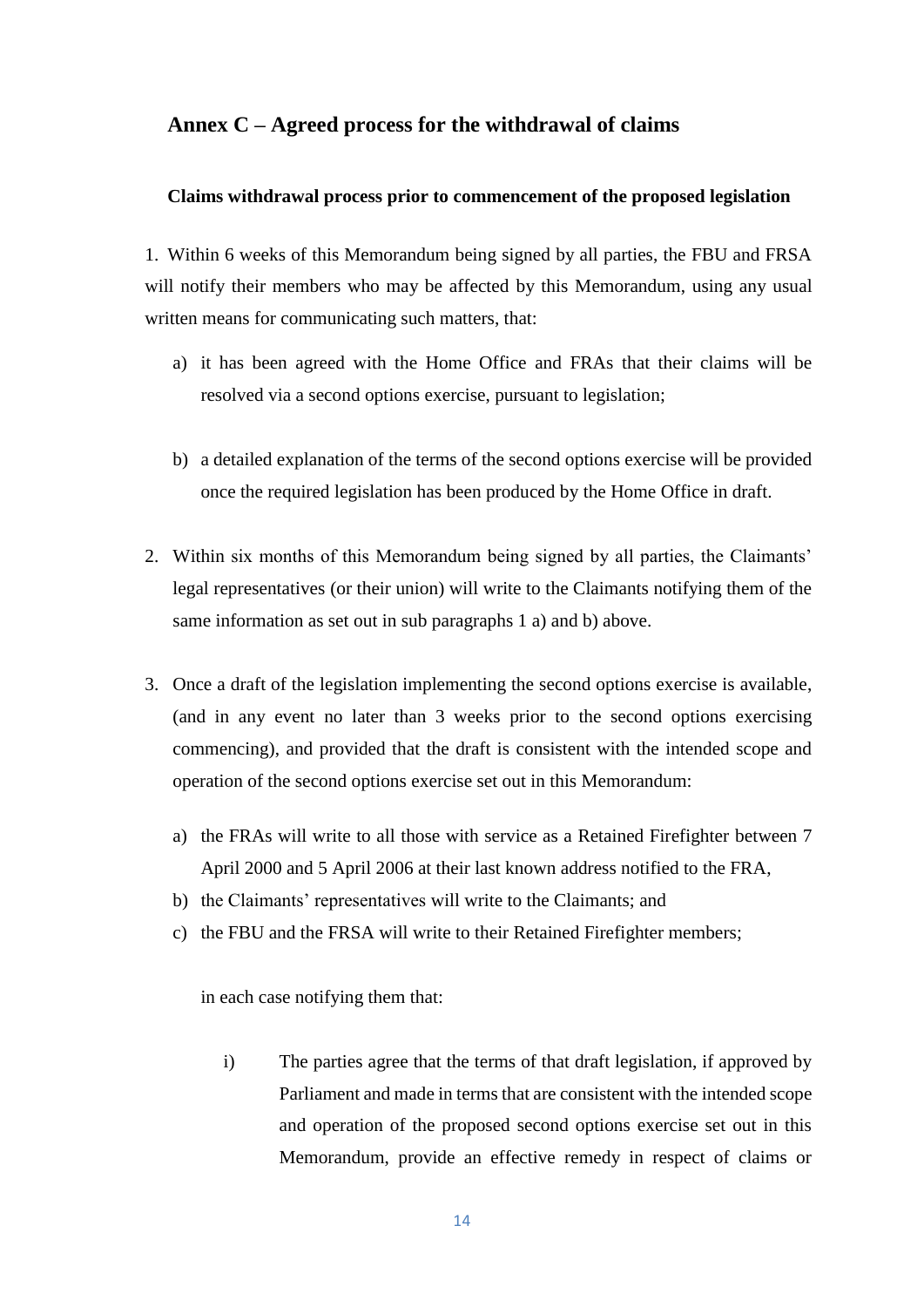potential claims (relating to the matters set out in the footnote on page 1 of this Memorandum) with the exception of any claims falling within paragraph 15 of this Memorandum and subject to compliance with that paragraph 15;

- ii) It is intended that eligibility to participate in the second options exercise will be as set out in the draft legislation<sup>5</sup>;
- iii) Retained Firefighters identified by an FRA as ineligible to participate in the second options exercise will be entitled to challenge that decision via the usual IDRP process, and, if necessary, the Pensions Ombudsman subject to the provisions of section 146(6) of the Pensions Schemes Act 1993;
- iv) There will be specific timeframes (set out in the legislation) for FRAs to notify eligible retained firefighters of their options under the second options exercise, and for eligible retained firefighters to respond. Eligible retained firefighters are advised to look out for correspondence from their FRA, and to respond promptly to it;
- v) The FBU and FRSA will, except in respect of any claims falling within paragraph 15 of this Memorandum, withdraw union funded legal representation in respect of the Employment Tribunal proceedings from any Union Member where she or he does not give consent to the withdrawal of their claim in the Employment Tribunal following the commencement of the legislation;
- vi) Shortly after the commencement of the legislation, Claimants will be sent a further letter inviting them to withdraw their claims in the Employment Tribunal. Failure by a Claimant to either withdraw their claim or consent to their claim being withdrawn by their legal

 $\overline{a}$ <sup>5</sup> The parties expect the provisions of the draft legislation will be in accordance with paragraphs 2-5 of this Memorandum.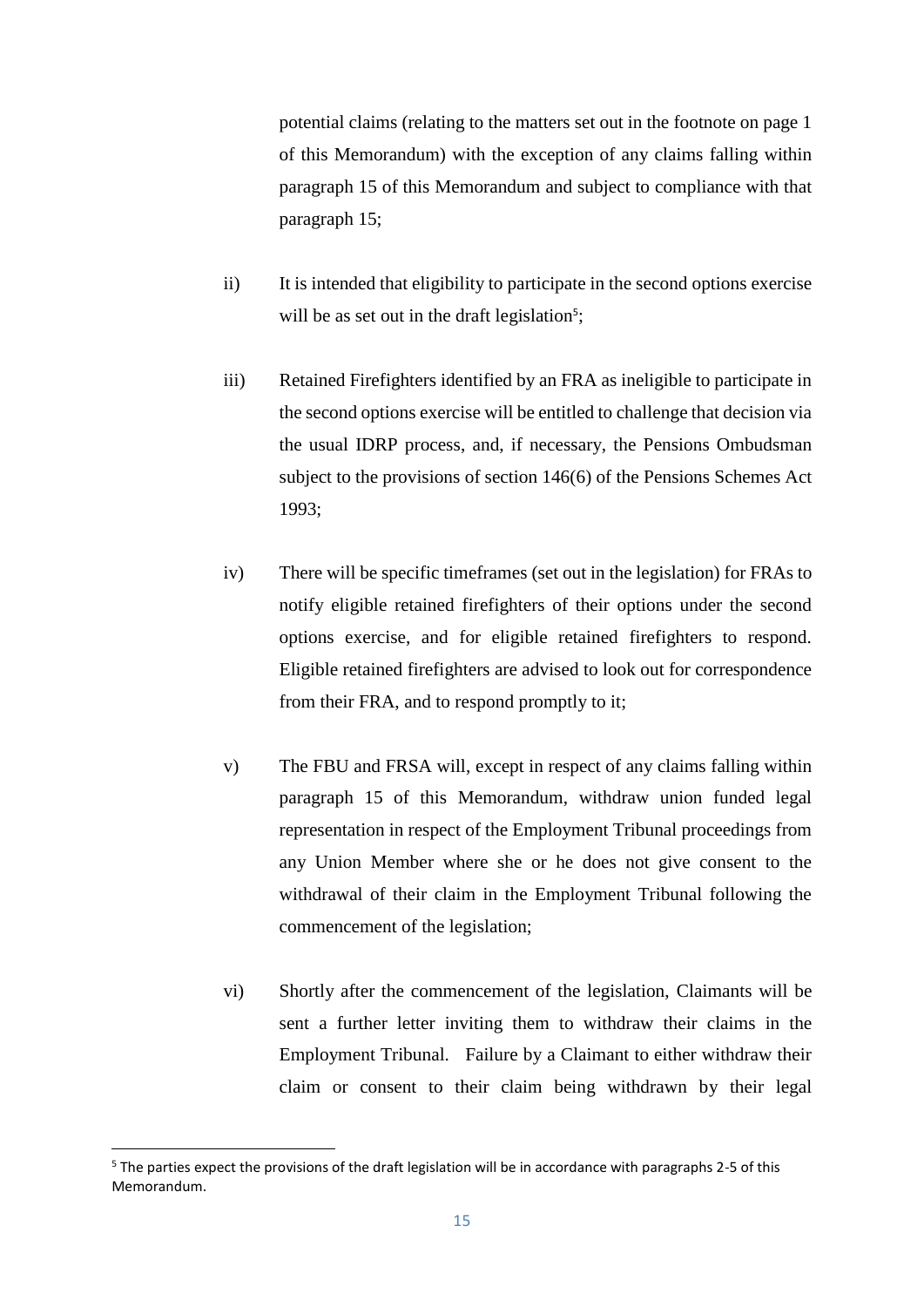representative (or their union) will ultimately result in an application to the Employment Tribunal by the relevant FRA and/or Home Office to dismiss their claim or for an application for the claim to be struck out.

#### **Claims withdrawal process following commencement of the proposed legislation**

- 4. With the exception of any named Claimants already identified pursuant to paragraph 15 of this Memorandum, and provided that the terms of the legislation are consistent with the scope and operation of the second options exercise set out in this Memorandum, the Claimants' representatives will, within eight weeks of the commencement of the legislation, write to the Claimants they represent:
	- a) notifying them that the FBU or FRSA (as appropriate) considers that the legislation constitutes an effective remedy to their claims;
	- b) notifying them that, now that the legislation has come into force, the FBU or FRSA will not provide further legal representation in respect of their claims. This will not, however, prevent the FBU or the FRSA from providing Claimants or members with legal assistance for the purpose of enforcing entitlements under the legislation, including by way of reference to the IDRP and subsequently the Pensions Ombudsman;
	- c) inviting the individual to indicate their consent to the withdrawal of their claim in the Employment Tribunal by return slip or other suitable means.
- 5. Following confirmation by the Claimants of their instructions under paragraph 4 of this Annex, the Claimant's legal representatives will then write to the Employment Tribunal, copied to the legal representatives of the FRAs and the Home Office, in respect of any Claimant they are representing either:
	- a) withdrawing the claim; or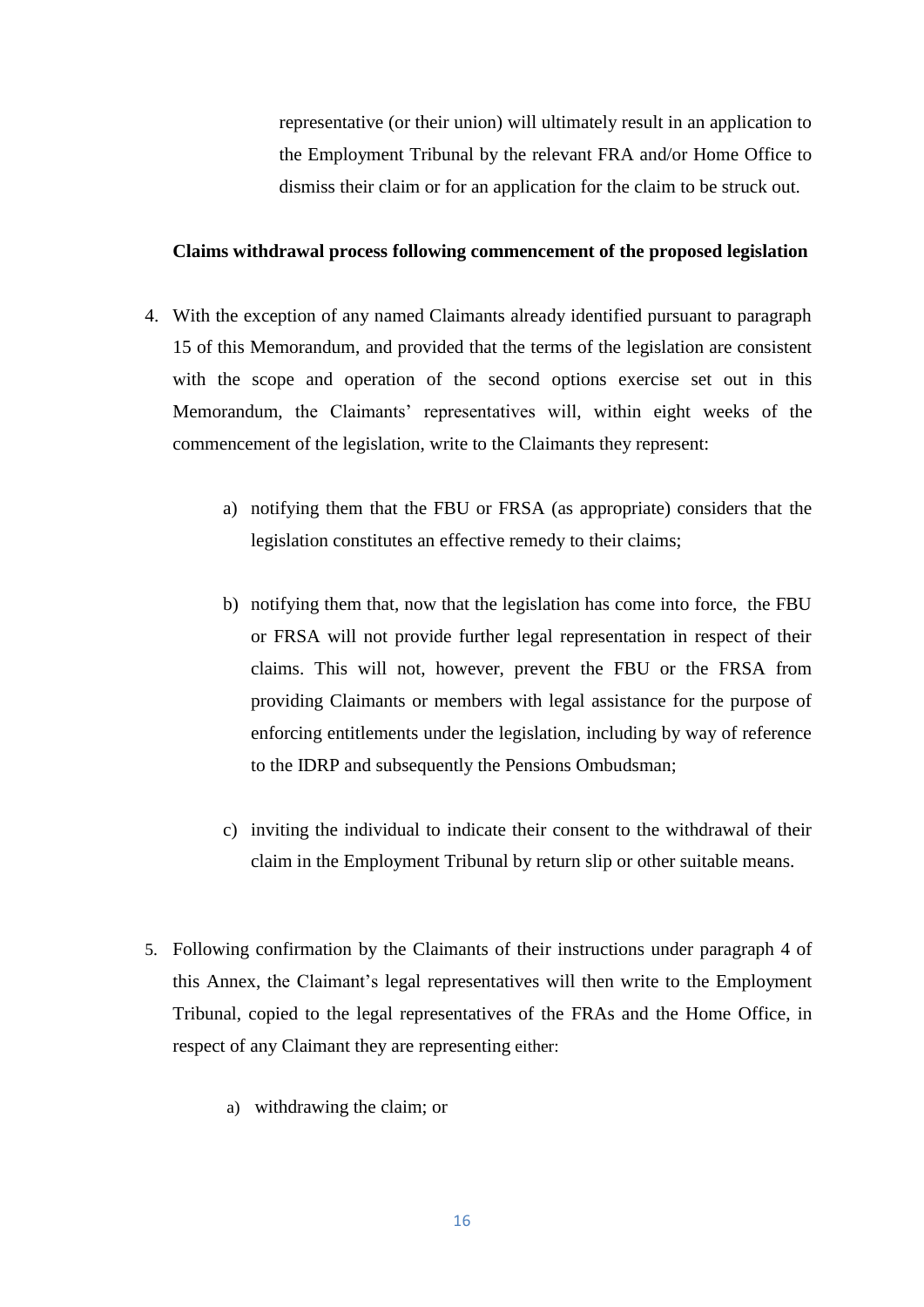- b) notifying the Employment Tribunal that they will no longer represent the Claimant.
- 6. If a Claimant does not give instructions within three months of the letter referred to in paragraph 4(c) of this Annex, the Claimants' legal representative (or their union) will, within one month (of the expiry of that three month period), write to the Employment Tribunal, copied to the legal representatives of the FRAs and the Home Office, informing them that they no longer act for that Claimant.
- 7. Within two weeks of the commencement of the legislation, each FRA will write a letter to any unrepresented Claimants that they employ or formerly employed during the period set out in paragraph 3(a) of this Annex:
	- a) notifying them that the FRAs and the Secretary of State consider that the legislation constitutes an effective remedy in respect of their claims;
	- b) reminding them of the time window in which to take part in the second options exercise and the method for doing so;
	- c) inviting them to withdraw their claims before the Employment Tribunal;
	- d) advising them of the steps they need to take to withdraw their claims before the Employment Tribunal;
	- e) notifying them that, in light of a) above, if their claims are not withdrawn, the FRA is at liberty to:
		- i) apply to the Employment Tribunal, asking it to send the unrepresented Claimants a "show cause" letter, in which the Tribunal will invite them to show the Tribunal why their claim should be allowed to proceed and what remedy they seek, given the commencement of the legislation; and/or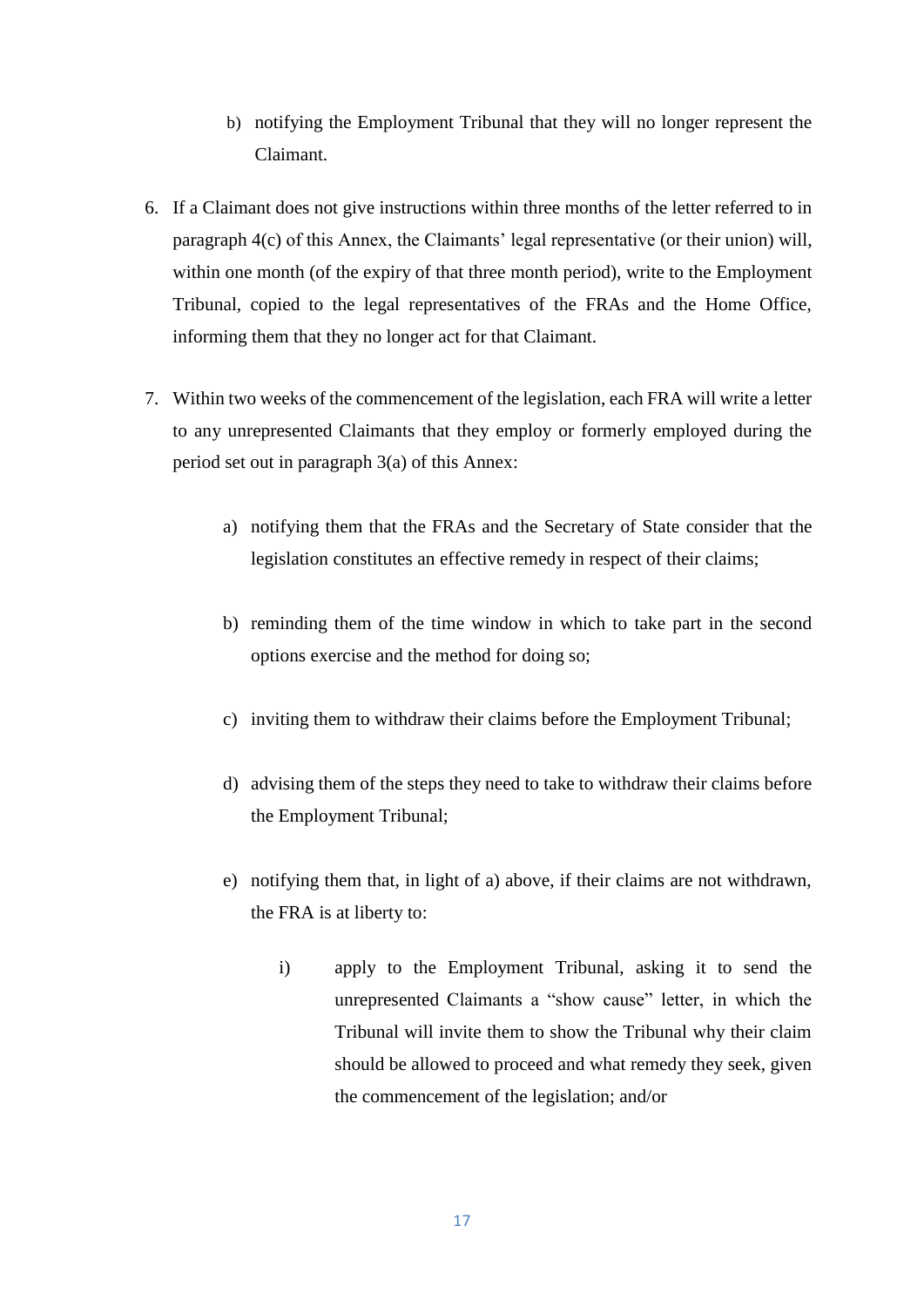- ii) apply to the Employment Tribunal for an order that their claims be dismissed and/or struck out.
- 8. Upon the expiry of eight months from the commencement of the legislation, and except in relation to claims notified under paragraph 15 of the MOU, the FRAs and/or the Home Office or their representatives will be at liberty to write to the Employment Tribunal applying for the Claimants' claims to be either:
	- a) formally dismissed upon withdrawal; or
	- b) in respect of any claims which have not been withdrawn, dismissed on the basis that the legislation constitutes an effective remedy in respect of their claim, and that to continue with the claim amounts to unreasonable conduct.